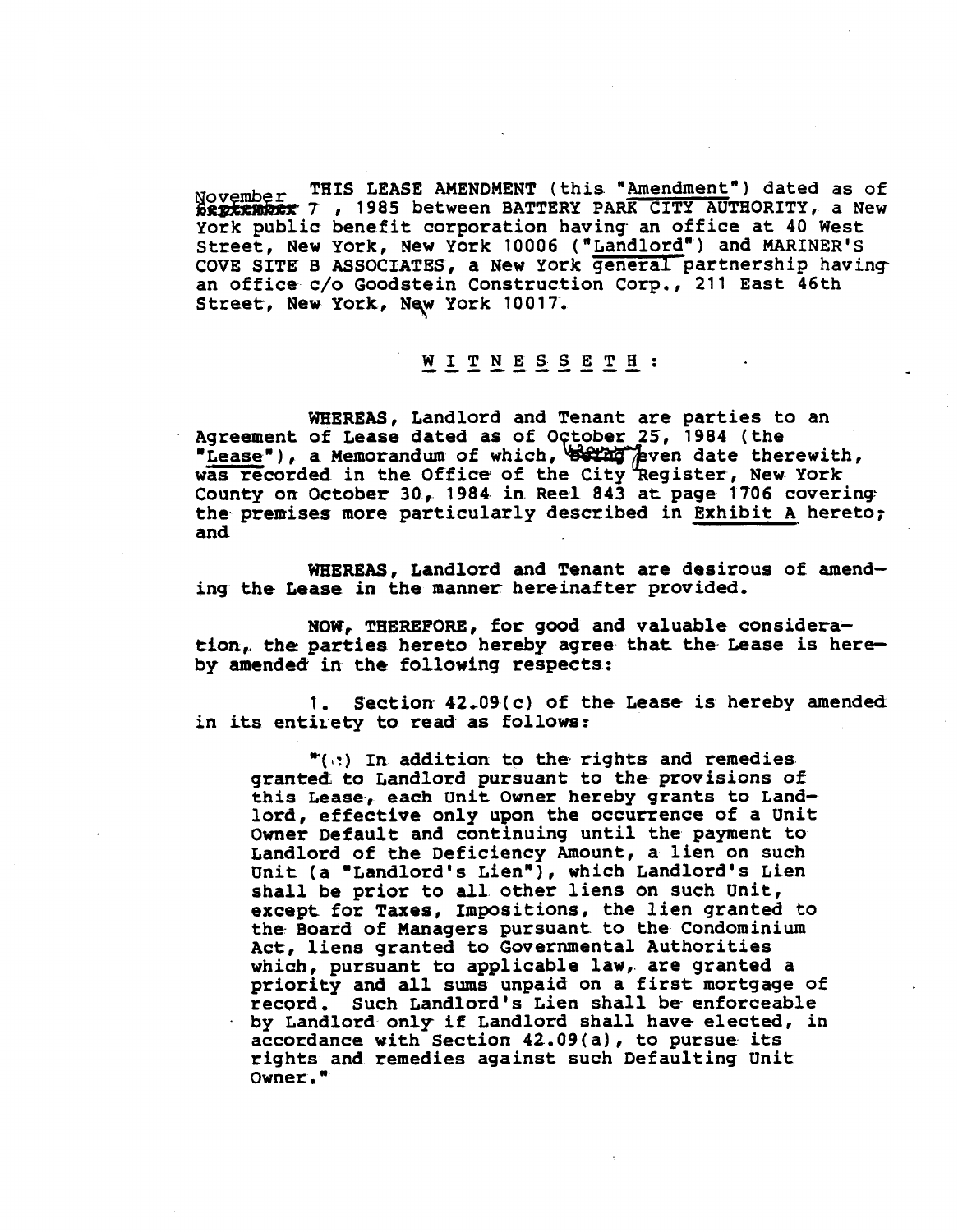2. Except as herein amended, the terms and provisions of the Lease, in all other respects, shall remain unmodified and in full force and effect.

IN WITNESS WHEREOF, the parties hereto have executed this Amendment as of the day and year first above written.

BATTERY PARK CITY AUTHORITY

By:

MARINER'S COVE SITE B ASSOCIATES, a New York general partnership

By: CARA ASSOCIATES, a New York. general partnersbip

**By:** a partner

By: HUDSON SOUTH ASSOCIATES, a New York general partnership

By: a partner

RECTOR PARK ASSOCIATES, a New  $By:$ York general partnership

By: , a partner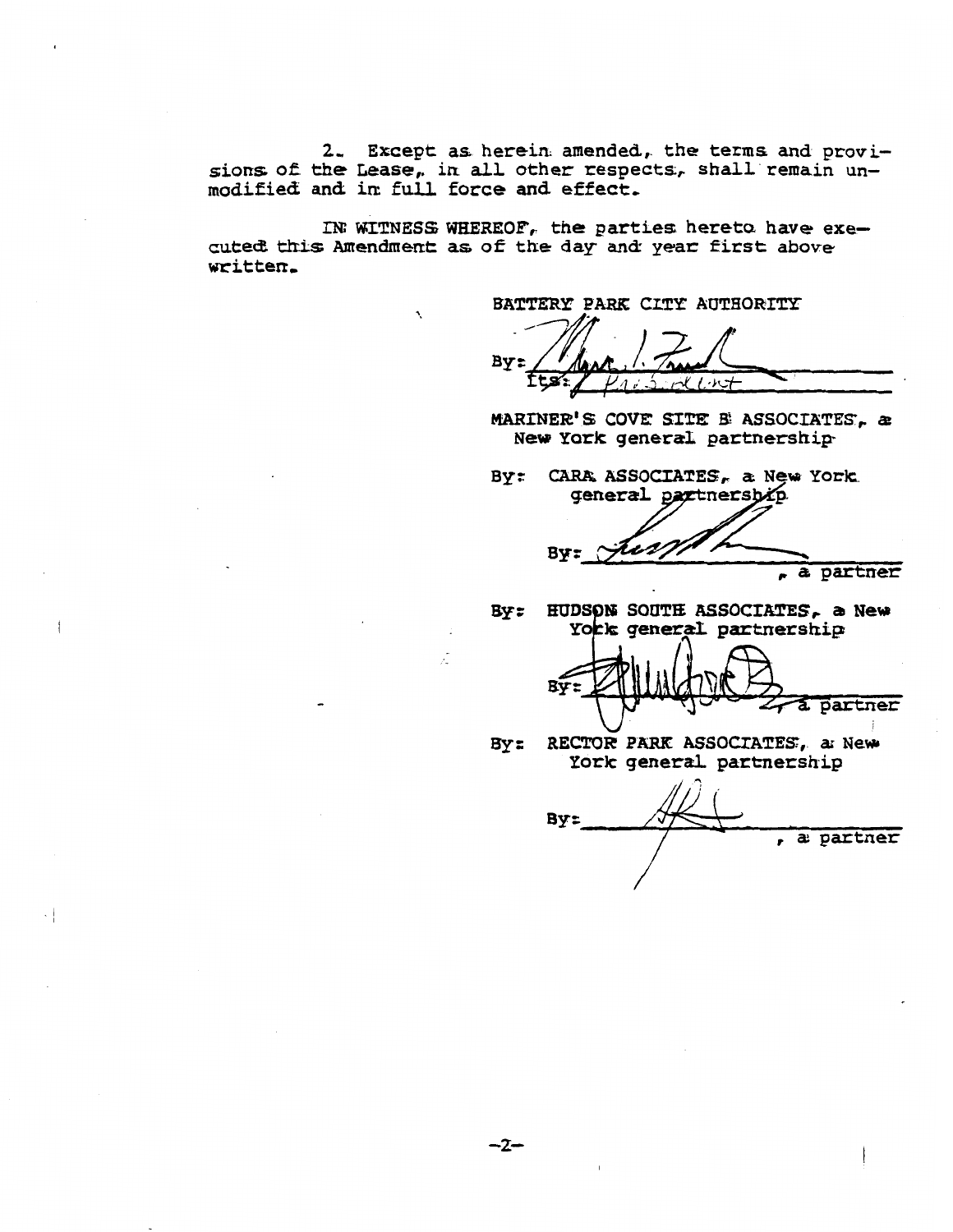STATE OF NEW YORK  $\mathcal{L}$  $E$  SS. $E$ COUNTY OF NEW YORK  $\lambda$ 

On this 3th day of Duce me  $\sim$  1985, before me personally came nugged there are to me known, who, being by me duly sworm, did depose and say that he resides at  $324$  ( $\theta$ ,  $10$ )  $4\pi$ ,  $74\pi$   $2$  ( $\theta$ )  $4\pi$ ,  $74\pi$ of BÄTTERY PARK CITY AUTHORITY, the public -Prisident benefit corporation described in and which executed the foregoing instrument; that he knows the seal of said corporation; that the seal affixed to said instrument is such corporate seal; that it was so affixed by order of the members of said corporation; and that he signed his name thereto by like order.

CECILIA MADDEN Notary Public, State of New York. No. 304698371 Qualified in Nassau County Cart. Filed in New York County Commission Expires March 30, 1987

STATE OF NEW YORK

 $E$  SS. $E$ 

).

 $\mathbf{r}$ 

COUNTY OF NEW YORK

on this lift day of trenter  $n 1985$ , before Lelan, to me known, who, bring, by me duly sworn, did depose and say that he resides at The fit the New York partnership known as Cara Associates, which partnership is a general partner in the New York partnership known as Mariner's Cove Site B Associates, the partnership described in and which executed the foregoing instrument.

SESTE MINITER<br>NOTARY PUBLICS HAVE WITH Notice<br>Opalified In Salid & Cupry Commission Expires March 2011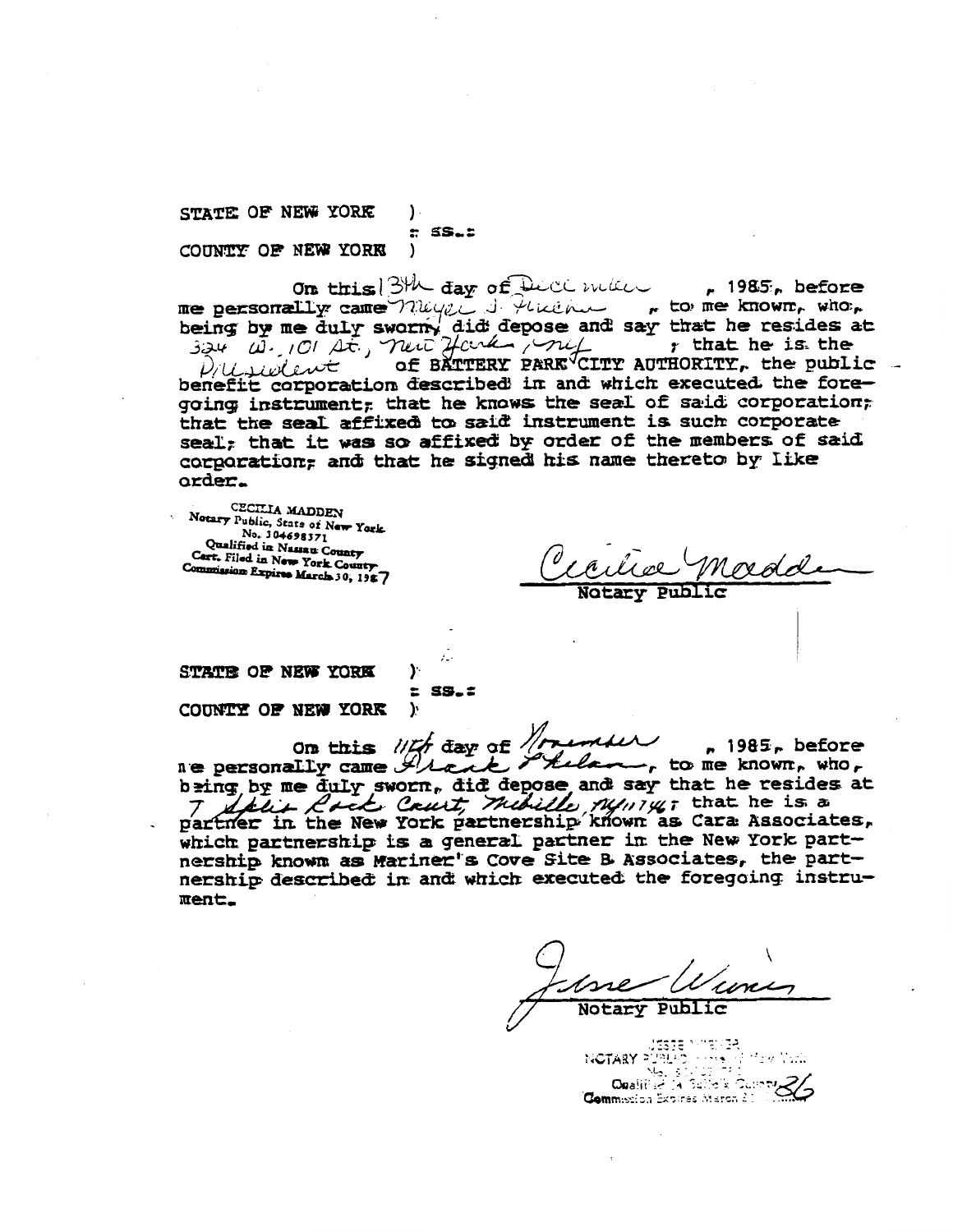STATE OF NEW YORK -1  $z$  SS. $z$ COUNTY OF NEW YORK  $\mathcal{E}$ 

On this ?The day of Novem  $r$  1985, before , to me known, who, me personally came there the the being by me duly sworm, did depose and say that he resides at 5 Kannabus 2 Tennes King But NCK ; that he is a partner in the New York partnership known as Hudson South Associates, which partnership is a general partner in the New York partnership known as Mariner's Cove Site B Associates, the partnership described in and which executed the foregoing instrument.

> **HY TURRET** NOTARY PUBLIC, State of New York-No. 30-4627784 Valified in Nassau County

Notarv Public

STATE OF NEW YORK ን: È.  $S5.2$ COUNTY OF NEW YORK ).

day of Nutarha On this  $\mathbb{N}$  $r$  1985, before me personally came HowAns p. Miller  $_{r}$  to me known, who, being by me duly sworn, did depose and say that he resides at JUWELT G+ STRACH, KIC r that he is a partner in the New York partnership known as Rector Park Associates, which partnership is a general partner in the New York partnership known as Mariner's Cove Site B Associates, the partnership described in and which executed the foregoing instrument.

ROSEMARIE A. ROBERTS. **Commissioner of Deeds** City of New York - No. 1-2739 Certificate Filed in New York County Commission Exnires Nov. 1, 1986

WAIM STITUEDE OF DEEDS